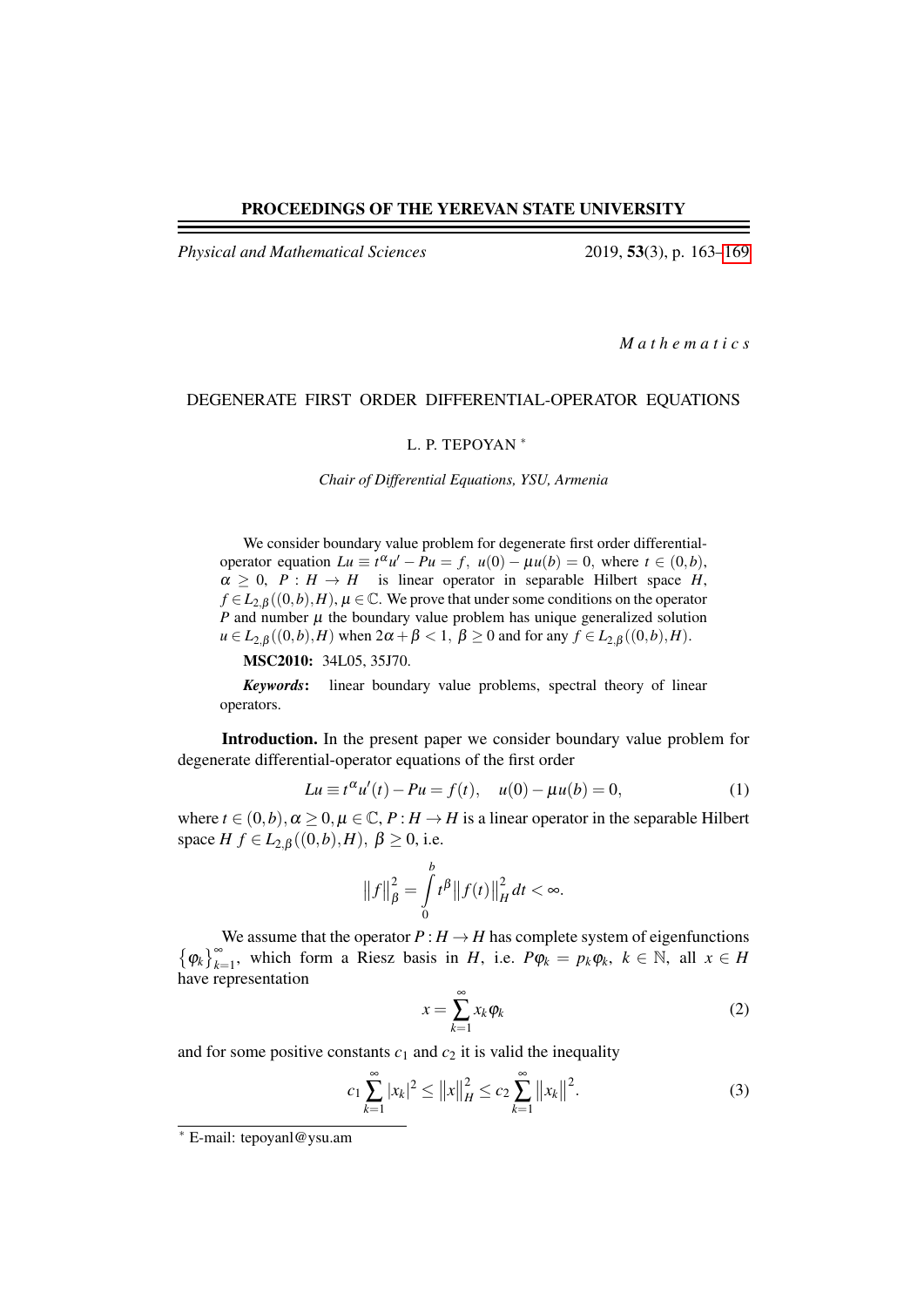164 L. P. TEPOYAN

Basics of the theory of differential-operator equations (i.e. ordinary differential equations with operator coefficients) of the first and second order can be found in the monograph of S. G. Krein (see [\[1\]](#page-6-1)). Differential-operator equations of the first order have been considered in the articles of A. A. Dezin [\[2\]](#page-6-2), V. P. Glushko [\[3\]](#page-6-3) and other autors. In [\[4\]](#page-6-4) N. Yataev considered operator equations of third order in weighted Sobolev spaces. In the papers [\[5\]](#page-6-5), [\[6\]](#page-6-6) of the author there were considered degenerate operator equations of the fourth order in a finite interval  $(0,b)$  and operator equations of order 2*m* on the infinite interval  $(1, +\infty)$ . The article [\[7\]](#page-6-7) investigated degenerate operator equations with arbitrary weights. In this papers we study Dirichlet problem in corresponding weighted Sobolev spaces.

First we consider one-dimensional case of operator Eq. [\(1\)](#page-0-0), i.e. when  $Pu = pu$ ,  $p \in \mathbb{C}$ , and then we pass to the general case using general method of A. A. Dezin [\[2\]](#page-6-2).

One-Dimensional Case. In this section we consider one dimensional case of boundary value problem [\(1\)](#page-0-0)

<span id="page-1-0"></span>
$$
Su \equiv t^{\alpha} u' - pu = f, \quad u(0) - \mu u(b) = 0,
$$
 (4)

were *p* and  $\mu$  are constant complex numbers,  $\alpha \ge 0$  and  $f \in L_{2,\beta}(0,b)$ .

We investigate the regular case (see [\[8\]](#page-6-8)), when  $\int_{a}^{b} \frac{1}{a}$  $\frac{1}{t^{\alpha}}$  *dt* < ∞, i.e.  $\alpha$  < 1.

To expand the space  $L_2(0,b)$ , we will assume in the sequel that  $\beta \ge 0$ . Observe that for the weighted  $L_{2,\beta}(0,b)$  spaces for  $\beta_1 \leq \beta_2$  we have continuous embedding  $L_{2,\beta_1}(0,b) \subset L_{2,\beta_2}(0,b)$ , which for  $\beta_1 < \beta_2$  is not compact. We investigate the degeneration at the point  $t = 0$ , therefore, we do not consider the case  $\mu = \infty$ , i.e. the case of condition  $u(b) = 0$ .

We define the operator  $S: L_{2,\beta}(0,b) \to L_{2,\beta}(0,b)$  as the extension of the corresponding differential operation *S*, first defined for the smooth functions, satisfying the boundary condition  $u(0) - \mu u(b) = 0$  (see [\[8\]](#page-6-8)).

Define a *maximal operator*  $\tilde{S}: L_{2,\beta}(0,b) \to L_{2,\beta}(0,b)$  as an extension of the differential operation *S* on  $L_{2,\beta}(0,b)$ .

Define the *minimal operator*  $S_0: L_{2,\beta}(0,b) \to L_{2,\beta}(0,b)$  as an extension of the differential operation *S* on  $L_{2,\beta}(0,b)$ , initially defined for the smooth functions, which satisfy the conditions  $u(0) = u(b) = 0$ .

*D e f* i *n* i *t* i *o n I*. *An operator*  $S: L_{2, \beta}(0, b) \to L_{2, \beta}(0, b)$  *is called proper operator, if*

$$
S_0 \subset S \subset \tilde{S},\tag{5}
$$

and the inverse operator  $S^{-1}$  :  $L_{2,\beta}(0,b) \rightarrow L_{2,\beta}(0,b)$  is defined on the whole *space*  $L_{2,\beta}(0,b)$ *.* 

It follows from Definition 1 that the inverse operator  $S^{-1}$  :  $L_{2,\beta}(0,b) \rightarrow L_{2,\beta}(0,b)$ is bounded, since it is closed operator, defined on the whole space  $L_{2,\beta}(0,b)$  (see [\[8\]](#page-6-8)).

Our goal is to find the values of the numbers  $\alpha \geq 0$ ,  $\beta \geq 0$ ,  $\mu \in \mathbb{C}$ , such that boundary value problem [\(4\)](#page-1-0) has unique solution for any  $f \in L_{2,\beta}(0,b)$ , i.e. to prove that the operator  $S: L_{2,\beta}(0,b) \to L_{2,\beta}(0,b)$  is a *proper* operator.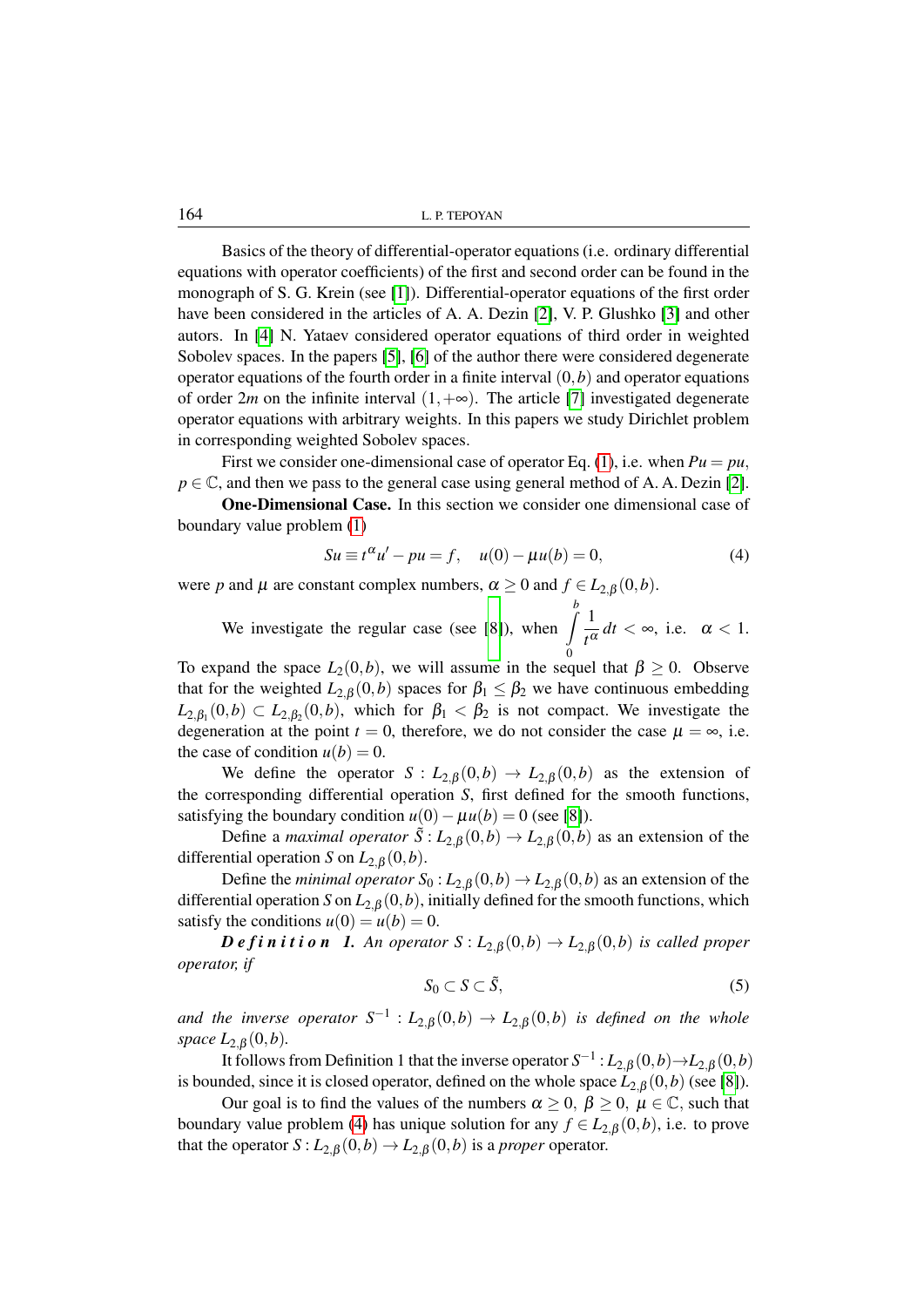It is easy to find, that the general solution of the differential equation in [\(4\)](#page-1-0) has the following form:

<span id="page-2-0"></span>
$$
u(t) = Ce^{-\gamma t^{1-\alpha}} + e^{-\gamma t^{1-\alpha}} \int_{0}^{t} \tau^{-\alpha} e^{\gamma \tau^{1-\alpha}} f(\tau) d\tau,
$$
 (6)

where  $\gamma = \frac{p}{1}$  $\frac{P}{1-\alpha}$ . Now, using boundary condition in [\(4\)](#page-1-0), we obtain

<span id="page-2-2"></span>
$$
C\left(1-\mu e^{-\gamma b^{\alpha-1}}\right) = \mu e^{-\gamma b^{1-\alpha}} \int\limits_{0}^{b} \tau^{-\alpha} e^{\gamma \tau^{1-\alpha}} f(\tau) d\tau.
$$
 (7)

For  $\mu = 0$  we conclude from [\(6\)](#page-2-0) that  $C = 0$ . Thus the solution of the boundary value problem [\(4\)](#page-1-0) has the the following form:

<span id="page-2-5"></span>
$$
u(t) = e^{-\gamma t^{1-\alpha}} \int_{0}^{t} \tau^{-\alpha} e^{\gamma \tau^{1-\alpha}} f(\tau) d\tau.
$$
 (8)

Now we consider the case  $\mu \neq 0$ . Then the equality  $1 - \mu e^{-\gamma b^{1-\alpha}} = 0$  is equivalent to the equality  $e^{\gamma b^{1-\alpha}} = \mu$ , i.e.

 $\gamma b^{1-\alpha} = \ln |\mu| + i \arg \mu + 2\pi m i, \quad m \in \mathbb{Z}.$ 

Since  $\gamma = \frac{P}{1-\alpha}$ , from the last equality we obtain *p*

<span id="page-2-1"></span>
$$
p(m,\alpha) := b^{\alpha-1}(1-\alpha)(\ln|\mu| + i\arg\mu + 2\pi mi), \quad m \in \mathbb{Z}.
$$
 (9)

The formula [\(9\)](#page-2-1) determines the values of  $p$ , for which Eq. [\(7\)](#page-2-2) is unsolvable with respect to *C*. In other words, for this values of *p* boundary value problem [\(4\)](#page-1-0) is unsolvable for every  $f \in L_{2,\beta}(0,b)$ .

If  $p \neq p(m, \alpha)$ ,  $m \in \mathbb{Z}$ , then the equality [\(7\)](#page-2-2) uniquely defines the number *C*. Thus the solution of boundary value problem [\(4\)](#page-1-0) has the following form:

<span id="page-2-4"></span><span id="page-2-3"></span>
$$
u(t) = \frac{\mu e^{-\gamma t^{1-\alpha}}}{e^{\gamma b^{1-\alpha}} - \mu} \int_{0}^{b} \tau^{-\alpha} e^{\gamma \tau^{1-\alpha}} f(\tau) d\tau + e^{-\gamma t^{1-\alpha}} \int_{0}^{t} \tau^{-\alpha} e^{\gamma \tau^{1-\alpha}} f(\tau) d\tau.
$$
 (10)

*T h e o r e m 1. Generalized solution of boundary value problem (4) under the condition p*  $\neq$  *p*(*m*, $\alpha$ ), *m* ∈ Z, *exists and is unique for every f* ∈  $L_{2, \beta}(0, b)$ *, when*  $\alpha > 0$ ,  $\beta > 0$ ,  $2\alpha + \beta < 1$ . (11)

*P r o of.* Now we discuss the behaviour of the solution [\(10\)](#page-2-3) depending on  $\alpha \geq 0$ ,  $\beta \geq 0$  for every function  $f \in L_{2,\beta}(0,b)$ . First note that  $e^{\gamma t^{1-\alpha}}$  is bounded function, since  $|e^{\gamma t^{1-\alpha}}| = e^{\gamma t^{1-\alpha}}$ , where  $\gamma = \gamma_1 + i\gamma_2$ ,  $t \in (0,b)$  and  $0 \le \alpha < 1$ . Consequently, to estimate the expression [\(10\)](#page-2-3), it is enough to estimate the function  $F(t) := \int_0^t$  $\boldsymbol{0}$  $\tau^{-\alpha} f(\tau) d\tau$  at  $f \in L_{2,\beta}(0,b)$ . Using the Cauchy inequality, we obtain  $\bigg\}$ Z*t* β β  $\bigg\}$ 2 Z*t* Z*t*

$$
\left|F(t)\right|^2 = \left|\int\limits_0^t \tau^{-\alpha} \tau^{-\frac{\beta}{2}} \tau^{\frac{\beta}{2}} f(\tau) d\tau\right| \leq \int\limits_0^t \tau^{-2\alpha-\beta} d\tau \int\limits_0^t \tau^{\beta} \left|f(\tau)\right|^2 d\tau \leq \leq c_1 t^{1-2\alpha-\beta} \|f\|_{L_{2,\beta}(0,b)}^2.
$$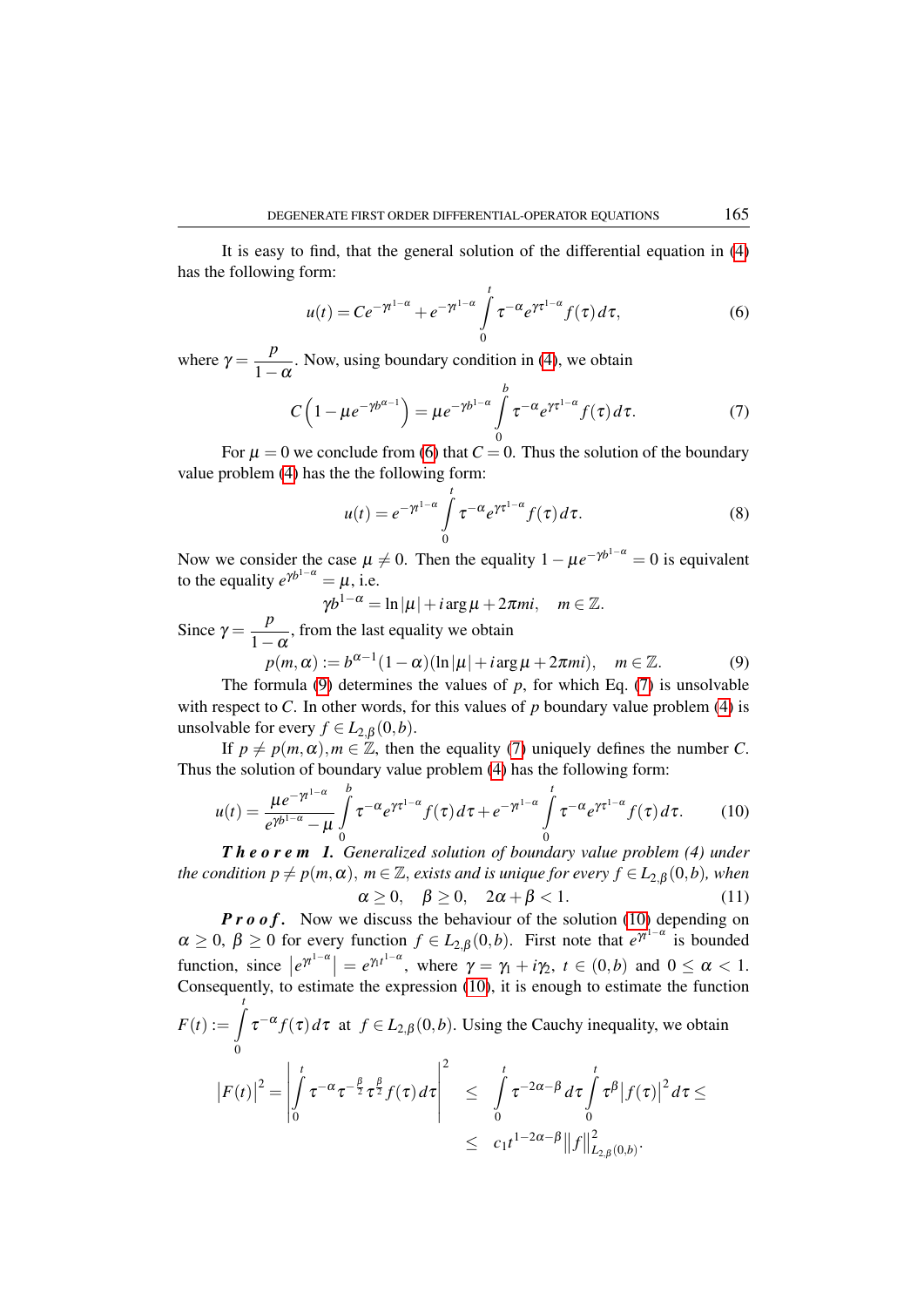Thus we obtain the following inequality

<span id="page-3-0"></span>
$$
\left| F(t) \right| \leq ct^{\frac{1-2\alpha-\beta}{2}} \left\| f \right\|_{L_{2,\beta}(0,b)},\tag{12}
$$

so we conclude that for

$$
\alpha \ge 0, \quad \beta \ge 0, \quad 2\alpha + \beta < 1 \tag{13}
$$

the value of the function  $u(t)$ , given by formula [\(10\)](#page-2-3), is finite for  $t = 0$  for any  $f \in L_{2,\beta}(0,b).$ 

Now let us prove that the inequality [\(12\)](#page-3-0) is exact, i.e. for  $\alpha \geq 0$ ,  $\beta \geq 0$ ,  $2\alpha + \beta \ge 1$  there exists a function  $f \in L_{2,\beta}(0,b)$ , for which the function  $F(t)$  (thus also the solution  $u(t)$ ) for  $t \to 0$  is unbounded (tends to infinity). Let  $2\alpha + \beta > 1$ . Then as a counterexample we can take, for example, the function  $f(t) = t^{\gamma}$  and choose the number  $\gamma$  such that  $t^{\gamma} \in L_{2,\beta}(0,b)$ , but the value of  $F(t)$  at the point *t* = 0 is not finite. Then we obtain the conditions  $\beta + 2\gamma + 1 > 0$  and  $\gamma < \alpha - 1$ , i.e.  $\gamma \in \left(-\frac{\beta+1}{2}\right)$  $\left(\frac{+1}{2}, \alpha -1\right)$ , since from the condition  $2\alpha + \beta > 1$  it follows that  $-\frac{\beta+1}{2}$  $\frac{1}{2} < \alpha - 1$ . Now consider the case  $2\alpha + \beta = 1$ . Then as a counterexample we can take the function  $f(t) = t^{\gamma} |\ln t|^{\delta}$ . Then for  $2\gamma + \beta = -1$ , i.e.  $\gamma = \alpha - 1$  and for  $-1 < \delta < -\frac{1}{2}$  $\frac{1}{2}$  it is easy to clear that  $f \in L_{2,\beta}(0,b)$ , but the value of  $F(t)$  at the point  $t = 0$  is not finite.

Now we estimate the function  $f(t)$ , given by the formula [\(10\)](#page-2-3), for  $f \in L_{2,\beta}(0,b)$ . Using inequality [\(12\)](#page-3-0), we obtain

$$
|u(t)| \le \left(c_1 + c_2 t^{\frac{1-2\alpha-\beta}{2}}\right) ||f||_{L_{2,\beta}(0,b)}.
$$
\n(14)

Before considering operator equation [\(1\)](#page-0-0), we explore the spectrum of the closed operator  $S: L_{2,\beta}(0,b) \to L_{2,\beta}(0,b)$ . To do this we replace in boundary value problem [\(4\)](#page-1-0) the number *p* by the number  $p - \lambda$  and try to find the values of  $\lambda \in \mathbb{C}$ , for which boundary value problem [\(4\)](#page-1-0) is uniquely solvable for any  $f \in L_{2,\beta}(0,b)$ . It follows from the considerations for the case  $\mu = 0$  that each number  $\lambda \in \mathbb{C}$  belongs to the resolvent  $\rho(S)$  of the operator *S*. For the case  $\mu \neq 0$  we require that

$$
p - \lambda \neq p(m, \alpha), m \in \mathbb{Z}
$$
  

$$
\lambda \neq p - p(m, \alpha),
$$
 (15)

(see [\(9\)](#page-2-1)), i.e. for any  $m \in \mathbb{Z}$ 

in both cases under condition [\(11\)](#page-2-4). Thus the spectrum of the operator  $S: L_{2,\beta}(0,b) \to L_{2,\beta}(0,b)$  is discrete and coinsides with the set of points

$$
\sigma(S) = \sigma_p(S) = \{\lambda \in \mathbb{C} : \lambda = p - p(m, \alpha), m \in \mathbb{Z}\}.
$$
 (16)

Differential-Operator Equation. In this section we consider boundary value problem for differential-operator equation

<span id="page-3-1"></span>
$$
Lu \equiv t^{\alpha} u'(t) - Pu = f(t), \quad u(0) - \mu u(b) = 0,
$$
 (17)

where  $t \in (0,b), \alpha \geq 0, \mu \in \mathbb{C}, P : H \to H$  is a linear operator in the separable Hilbert space *H* and  $f \in L_{2, \beta}((0, b), H)$ .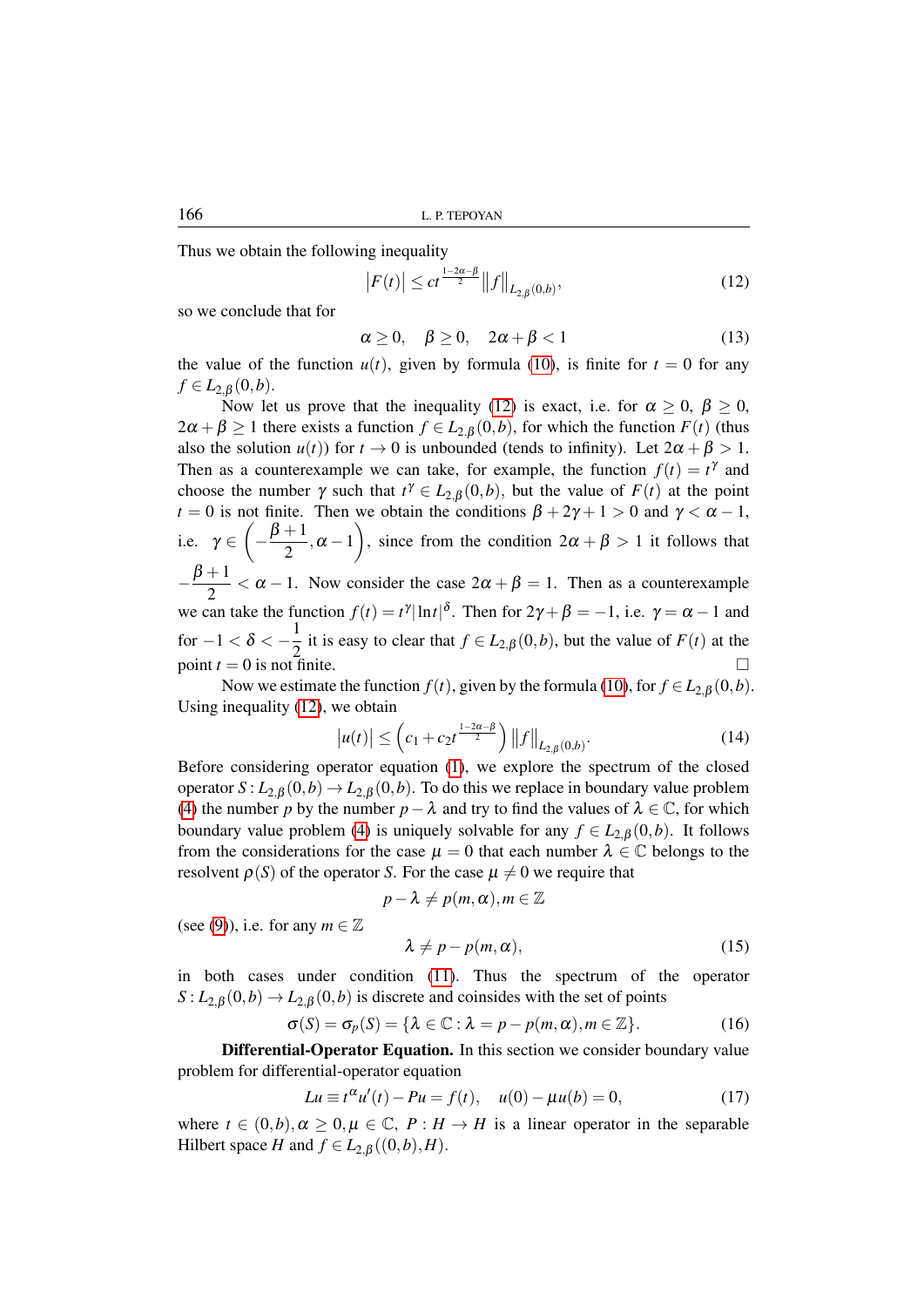Note that a wide class of linear operators  $P: H \to H$ , having complete system of eigenfunctions, which form Riesz basis in *H* are so called Π-operators [\[9\]](#page-6-9). We briefly describe these operators. Let  $V := [0, 2\pi]^n \subset \mathbb{R}^n$  and differential expression with constant coefficients

$$
P(-iD)u = \sum_{|\gamma| \le m} p_{\gamma}D^{\alpha}u
$$

is first defined on the functions  $C^{\infty}(V)$ , which are periodical (with period  $2\pi$ ) with respect to each variable  $x_k$ ,  $k = 1, 2, ..., n$ . Define operator  $P: L_2(V) \to L_2(V)$  as closure of differential expression  $P(-iD)$ , which are called  $\Pi$ -operators. To each differential operator  $P(-iD)$  we can associate polynomial  $P(s)$ ,  $s \in \mathbb{Z}^n$ , such that  $P(-iD)e^{is\cdot x} = P(s)e^{is\cdot x}, s\cdot x = s_1x_1 + \cdots + s_nx_n.$ 

Since the system of eigenfunctions  $\{\varphi_k\}_{k\in\mathbb{N}}$  of the operator *P* form Riesz base in Hilbert space *H*,  $P\varphi_k = p_k \varphi_k$ ,  $k \in \mathbb{N}$ , and

<span id="page-4-0"></span>
$$
u(t) = \sum_{k=1}^{\infty} u_k(t)\varphi_k,
$$
\n(18)

from the boundary value problem [\(17\)](#page-3-1) for operator equations we obtain infinite chain of ordinary differential equations with the boundary conditions

<span id="page-4-1"></span>
$$
L_k u_k \equiv t^{\alpha} u'_k(t) - p_k u_k = f_k(t), \quad u_k(0) - \mu u_k(b) = 0, \quad k \in \mathbb{N}.
$$
 (19)

*Definition* 2. *The function*  $u \in L_{2,\beta}((0,b),H)$  *is called generalized solution of the boundary value problem* [\(17\)](#page-3-1)*, if it can be represented by the formula* [\(18\)](#page-4-0), where the functions  $u_k(t)$ ,  $k \in \mathbb{N}$ , are generalized solutions of the boundary *value problem* [\(17\)](#page-3-1)*.*

Actually we defined the operator  $L: L_{2,\beta}((0,b),H) \to L_{2,\beta}((0,b),H)$  as closure of corresponding differential expression (17), initially defined on the finite linear combinations of  $u_k(t)\varphi_k$ , where  $u_k \in D(L_k)$ ,  $k \in \mathbb{N}$ .

The following theorem from the general results of A. A. Dezin [\[9\]](#page-6-9).

*T h e o r e m 2. Operator equation* [\(17\)](#page-3-1) *is uniquely solvable for any*  $f \in L_{2,\beta}((0,b),H)$  *if and only if the boundary value problems* [\(19\)](#page-4-1) *for any*  $f_k \in L_{2,\beta}(0,b)$ ,  $k \in \mathbb{N}$ , *are uniquely solvable and the inequalities* 

<span id="page-4-2"></span>
$$
||u_k||_{L_{2,\beta}(0,b)} \le c||f_k||_{L_{2,\beta}(0,b)}, \quad c > 0,
$$
\n(20)

*hold uniformly with respect to*  $k \in \mathbb{N}$ .

Now we give sufficient condition to fulfill conditions [\(20\)](#page-4-2).

*Theorem 3. In the case*  $\mu = 0$  *inequalities* [\(20\)](#page-4-2) *are uniformly satisfied whenever*

<span id="page-4-3"></span>
$$
Re\, p_k \ge M, \quad k \in \mathbb{N},\tag{21}
$$

*for some M*  $\in \mathbb{R}$ *. If*  $\mu \neq 0$ *, then they are satisfied under the conditions* 

<span id="page-4-4"></span>
$$
\left|e^{\gamma_k b^{1-\alpha}} - \mu\right| \ge \varepsilon, \quad \left|Re p_k\right| \le K \tag{22}
$$

*valid for every*  $k \in \mathbb{N}$  *and for some numbers*  $\varepsilon > 0$ ,  $K > 0$ , *where*  $\gamma_k = \frac{p_k}{1 - \varepsilon}$  $\frac{P^k}{1-\alpha}$ .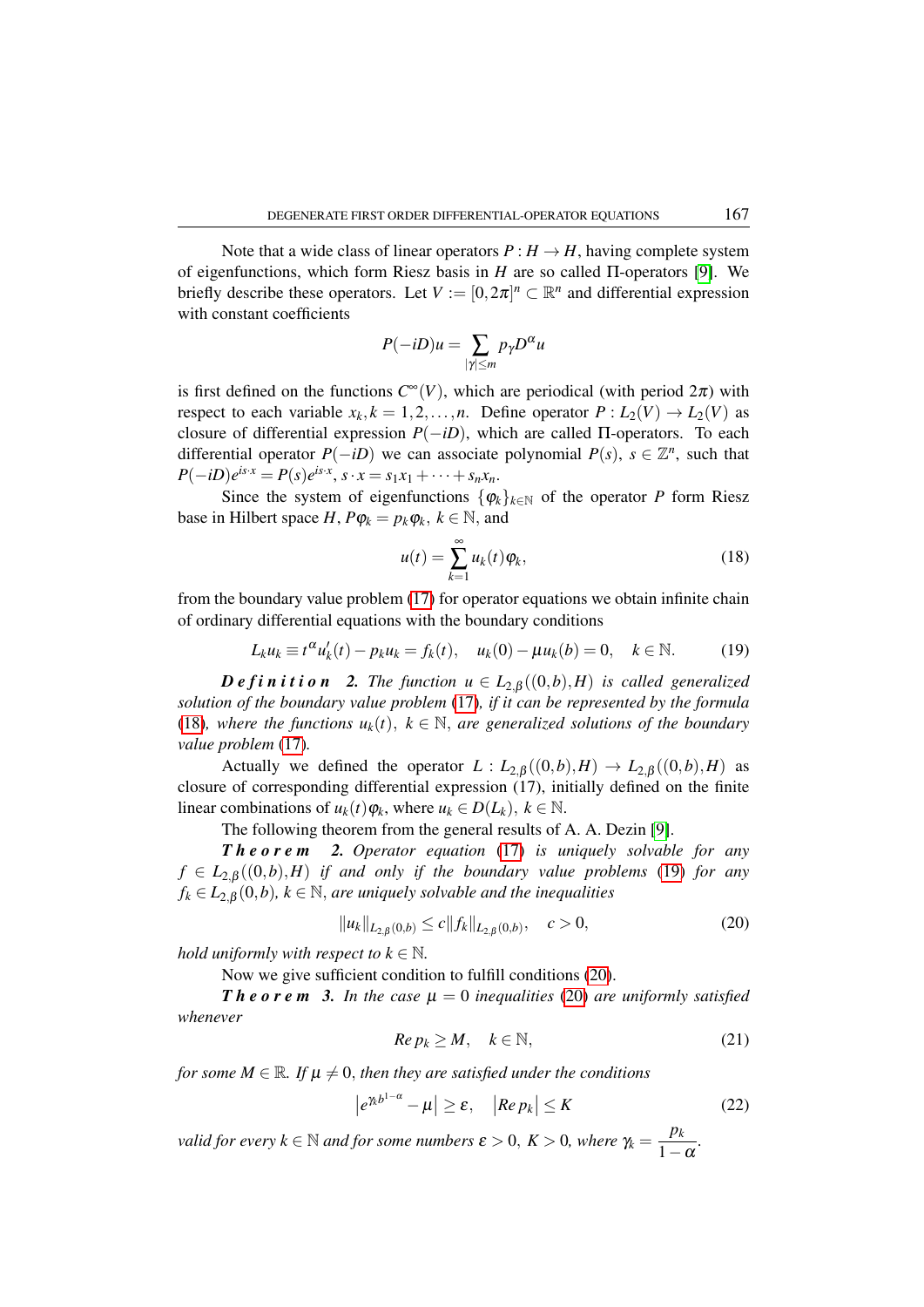168 L. P. TEPOYAN

*P r o o f*. For the case  $\mu = 0$  the solutions  $u_k(t)$ ,  $k \in \mathbb{N}$ , of the boundary value problems [\(19\)](#page-4-1) have the form [\(8\)](#page-2-5) (with replacement  $\gamma$  by  $\gamma_k$  and  $f$  by  $f_k$ ,  $k \in \mathbb{N}$ ). Let  $\gamma_k^1 = Re \gamma_k = \frac{Re \, p_k}{1 - \alpha}$  $\frac{R E P k}{1 - \alpha}$ . For the  $|u_k(t)|$  $2$  using the same argument as in the Proof of Theorem 1, we get

$$
|u_k(t)|^2 \leq \int_0^t \tau^{-2\alpha-\beta} e^{-2\gamma_k^1(t^{1-\alpha}-\tau^{1-\alpha})} d\tau \cdot ||f_k||^2_{L_{2,\beta}(0,b)}.
$$

Since  $t^{1-\alpha} - \tau^{1-\alpha} \ge 0$  for  $0 \le \tau \le t$ , under the conditions [\(21\)](#page-4-3) we have inequalities [\(20\)](#page-4-2) uniformly with respect to  $k \in \mathbb{N}$  due to conditions  $0 < 2\alpha + \beta < 1$ ,  $\beta \geq 0$  (see Theorem 1).

Let now  $\mu \neq 0$ . The solutions  $u_k(t)$ ,  $k \in \mathbb{N}$ , of the boundary value problems [\(19\)](#page-4-1) have the form [\(8\)](#page-2-5) (with substitution *f* by  $f_k$ ,  $k \in \mathbb{N}$ ). Estimating this solutions, using inequalities [\(22\)](#page-4-4), similar to the first case we get

$$
|u_k(t)|^2 \leq \left(\frac{|\mu|}{\varepsilon} \int_0^b \tau^{-2\alpha-\beta} e^{-2\gamma_k^1 (t^{1-\alpha}-\tau^{1-\alpha})} d\tau + \int_0^t \tau^{-2\alpha-\beta} e^{-2\gamma_k^1 (t^{1-\alpha}-\tau^{1-\alpha})} d\tau\right) \cdot ||f_k||^2_{L_{2,\beta}(0,b)}.
$$

In contrast to the previous case ( $\mu = 0$ ) here the expression  $t^{1-\alpha} - \tau^{1-\alpha}$ does not keep sign for  $0 \le t \le b$ . Therefore, along with the first condition in [\(22\)](#page-4-4) we require a stronger condition  $|Re p_k| \le K$ ,  $k \in \mathbb{N}$ , which implies inequalities [\(20\)](#page-4-2).

Let us consider the following counterexample.

*E x a m p l e*. Consider Cauchy problem [\(17\)](#page-3-1) for  $\alpha = 0$ ,  $\beta = 0$ ,  $\mu = 0$ , where as operator *P* we take closed operator

<span id="page-5-0"></span>
$$
P \equiv -D_x^2, D_x = \frac{d}{dx}, D(P) = \{u \in L_2(0, \pi), u'' \in L_2(0, \pi), u(0) = u(\pi) = 0\}.
$$
 (23)

It is easy to calculate that the numbers  $p_k = k^2$ ,  $k \in \mathbb{N}$ , are the eigenvalues for the operator *P* and the role of the eigenfunctions  $\varphi_k$ ,  $k \in \mathbb{N}$ , play the functions  $\sin(kx)$ ,  $k \in \mathbb{N}$ . Observe that this system forms orthogonal basis in  $L_2(0,b)$ . It is easy to verify that unique solutions of the boundary value problems

$$
u'_{k}(t) - k^{2} u_{k}(t) = e^{k^{2} t}, \quad u_{k}(0) = 0, \quad k \in \mathbb{N},
$$

are the functions  $u_k(t) = te^{k^2t}$ ,  $k \in \mathbb{N}$  (see formula [\(8\)](#page-2-5)), and are true the following exact inequalities

$$
||u_k||_{L_2(0,b)} \leq \frac{ce^{k^2b}}{k} ||f_k||_{L_2(0,b)}, \quad c > 0.
$$

It follows from the last inequality and Theorem 2 that it fails the unique solvability of boundary value problem [\(23\)](#page-5-0), since the number sequence  $c_k =$  $ce^{k^2b}$  $\frac{k}{k}$ ,  $k \in \mathbb{N}$ , tends to infinity for  $k \to \infty$ .